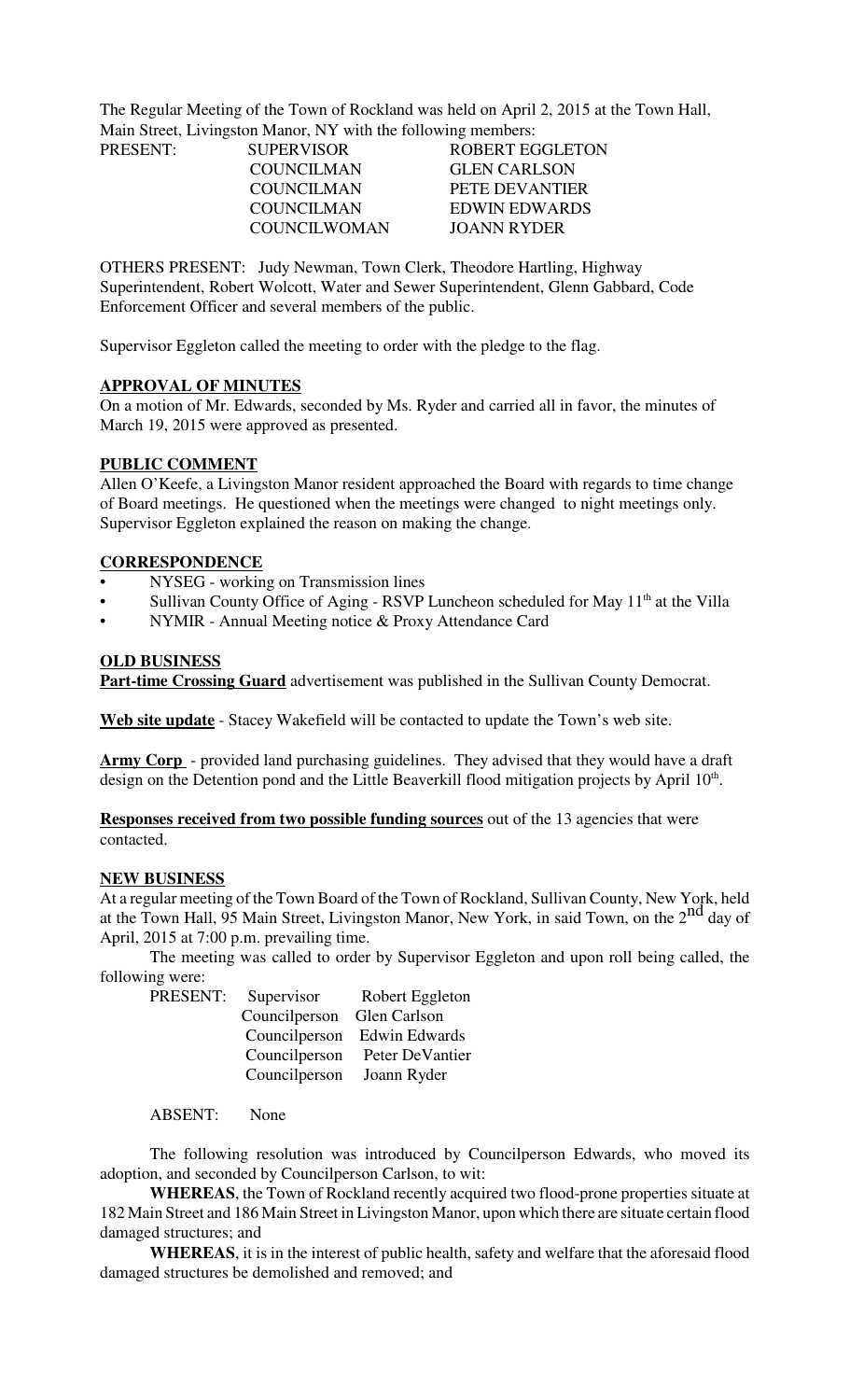# *REGULAR MEETING, TOWN OF ROCKLAND, APRIL 2, 2015*

**WHEREAS**, the Supervisor has reached an understanding with representatives of the County of Sullivan pursuant to which the County shall assist the Town in the demolition of the aforesaid flood damaged structures by making available to the Town a large excavator and personnel to operate the same; and

**WHEREAS**, it will be necessary for the Town and the County to enter into an intermunicipal agreement with respect to the provision by the County to the Town of the County's machinery and manpower for the aforesaid purpose.

**NOW, THEREFORE BE IT RESOLVED**, that the Supervisor is hereby authorized to execute in the name of the Town and on its behalf enter into an inter-municipal agreement with the County, upon such terms as the Supervisor deems appropriate and in such form as shall be approved by the Town Attorney, which agreement shall include provisions for the Town to indemnify and hold harmless the County for liabilities that may arise by reason of use of the County's machinery and manpower in connection with the aforesaid demolition, for the Town to have the County named as an additional insured on the Town's liability insurance coverage, and for the Town to utilize tonnage allocated to it by the County for annual clean-up activities for disposal of the demolition debris.

The question of the adoption of the foregoing resolution was duly put to a vote on roll call, resulting as follows:

| Supervisor Robert Eggleton voting                   |     |
|-----------------------------------------------------|-----|
| Councilperson Glen Carlson voting                   | Aye |
| Councilperson Peter DeVantier voting                | Aye |
| Councilperson Joann Ryder voting                    | Aye |
| Councilperson Edwin Edwards voting                  | Aye |
| The resolution was thereupon declared duly adopted. |     |

**Advertise bid package** - for new Town Barn. There were no objections from the Board to set the date of May  $1^{st}$  @ 1:30 P.M. to open bids for the construction of the new Town Barn.

**Town Clerk's monthly report** was presented.

**Legal Notice -** was published in the Sullivan County Democrat advising to the public that the annual financial report has been filed with the Town Clerk for inspection.

**Water & Sewer weekend schedule** was presented.

#### **DEPARTMENT HEADS**

**Ted Hartling, Highway Superintendent** reported that since the New York State budget has passed, the Town will receive additional CHIPS funds.

Ted advised the Board that one of his employees(HMEO) has left for another position. The current mechanic has asked to take the vacant HMEO position. Ted informed the mechanic that if he could find someone to replace him, he will move him to HMEO.

**Bob Wolcott, Water and Sewer Superintendent** reported that his department has been working on equipment repairs and flushing hydrants to clean up dirty water in Roscoe. A full flushing of the system will be completed later this spring.

**Glenn Gabbard, Code Enforcement Officer** reported on his attendance at training on flood issues. He now has a better understanding of flooding in relation to town codes. He also advised that he has no response from the SBA Cell Tower Company on their road accesses and compound inventory (i.e. hazardous materials, generators, etc.) Until then, he is holding back all their permits.

## **EXECUTIVE SESSION**

On a motion of Mr. Edwards, seconded by Mr. Carlson and carried, this Board moved into executive session to address personnel with the Highway Superintendent. Time: 7:33 P.M.